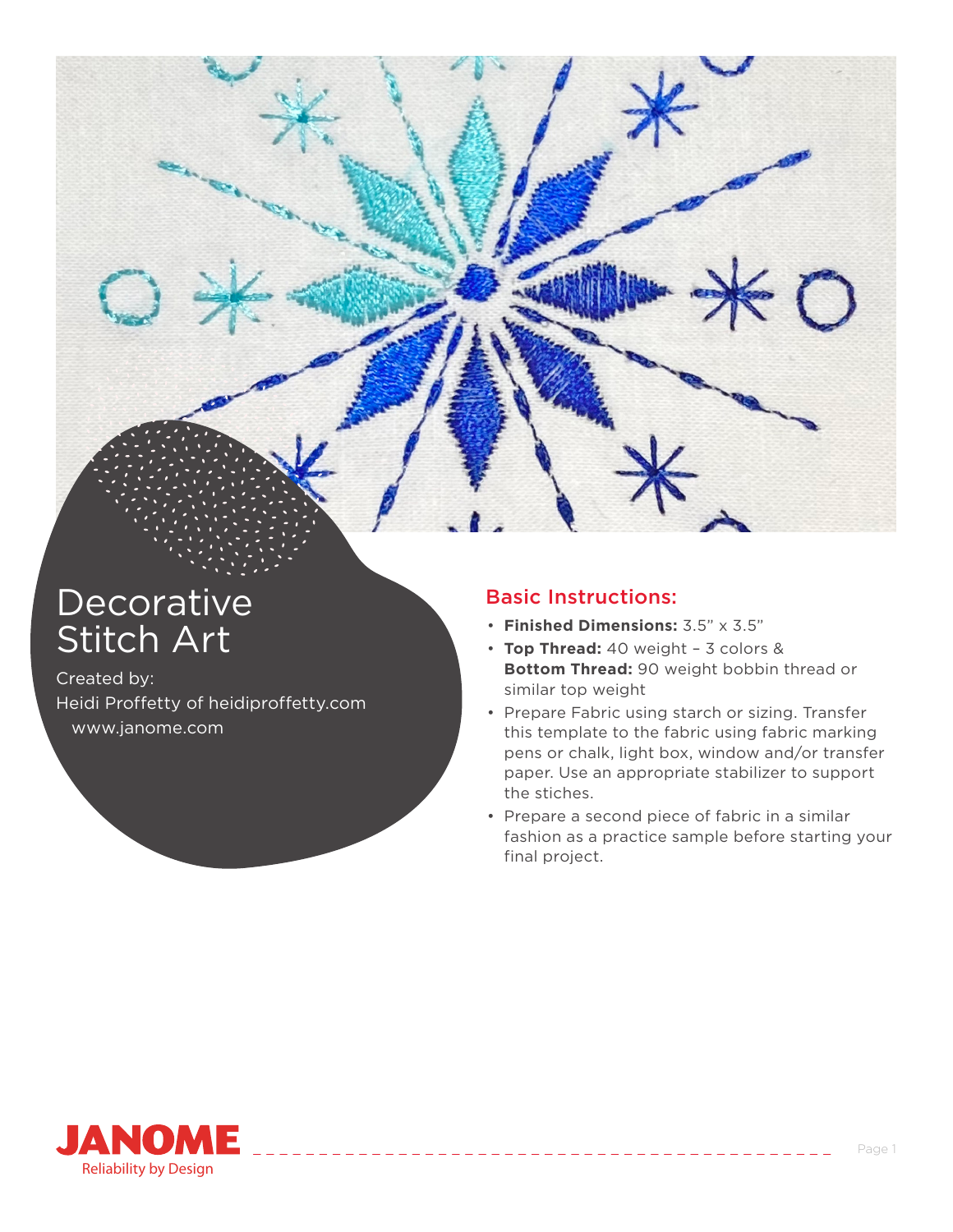## Common Stitches used in this design:

- Satin Stitch (for center circle shape) \*If oval shape, reduce length and width to achieve circle shape.  $W = 5.6$ mm &  $L = .30$ mm
- Satin Stitch (for diamond shape) \*If diamond shape is not available, use 2 half triangle shapes.  $W = 7.5$ mm &  $L = .30$ mm

 $*$  Quilt Star Stitch (for hexagons) W = 9mm

- Quilt Stitch (for straight lines)
- $\bigcirc$  OR Symbol Stitch or  $\bigcirc$  Eyelet Stitch (for end circles)

## Stitch Instructions:

- 1. Start by stitching a single satin stitch circle for center. Practice on your sample and carefully watch how the stitch is formed. Remember to watch your foot and not the needle while stitching. This stitch forms at the center and swing left and right to complete the stitch. Position your needle in the fabric at the top center of your drawn center circle.
- 2. Next, stitch the diamond shapes. Again, make adjustments to length and width as noted above. This stitch forms at the center and swing right and left to complete the stitch.
- 3. Stitch the Quilt Star stitches. Line your needle up with the top center of the drawn hexagons.
- 4. Stitch the end circles in a similar fashion. Again, do this first on your practice sample watching carefully how the stitch is formed.
- 5. Lastly, stich the straight lines aligning your foot/needle along the drawn straight lines and stitch from the center outward.

TA-DAH! Congratulations!! You've just finished your first Stitch Art Design! A beautiful snowflake to embellish one of your projects with!! See the next page for Snowflake #1 - Template.